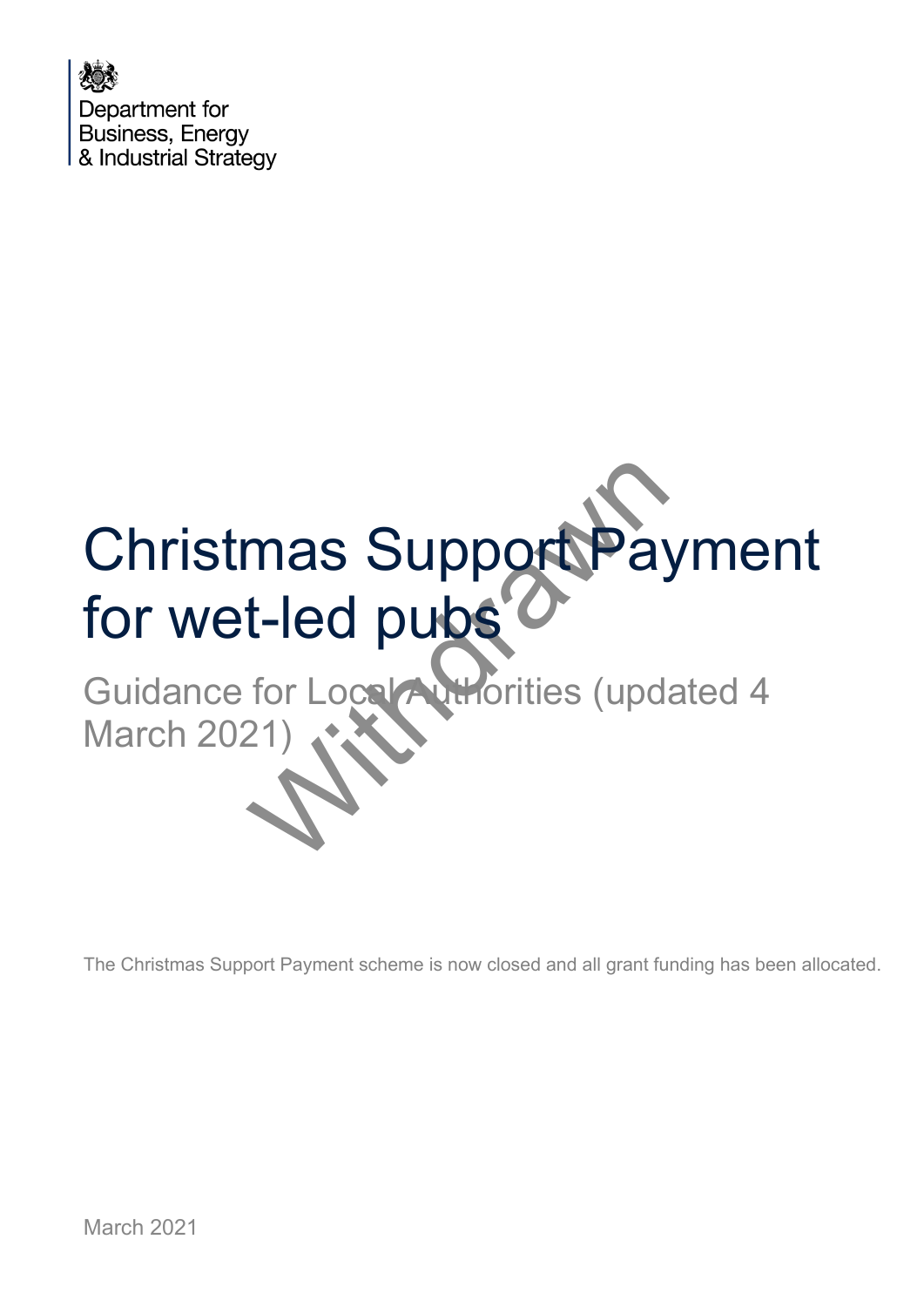



© Crown copyright 2020

This publication is licensed under the terms of the Open Government Licence v3.0 except where otherwise stated. To view this licence, visit [nationalarchives.gov.uk/doc/open-government-licence/version/3](http://nationalarchives.gov.uk/doc/open-government-licence/version/3/) or write to the Information Policy Team, The National Archives, Kew, London TW9 4DU, or email: [psi@nationalarchives.gsi.gov.uk.](mailto:psi@nationalarchives.gsi.gov.uk)

Where we have identified any third-party copyright information you will need to obtain permission from the copyright holders concerned.

Any enquiries regarding this publication should be sent to us at: [enquiries@beis.gov.uk](mailto:enquiries@beis.gov.uk)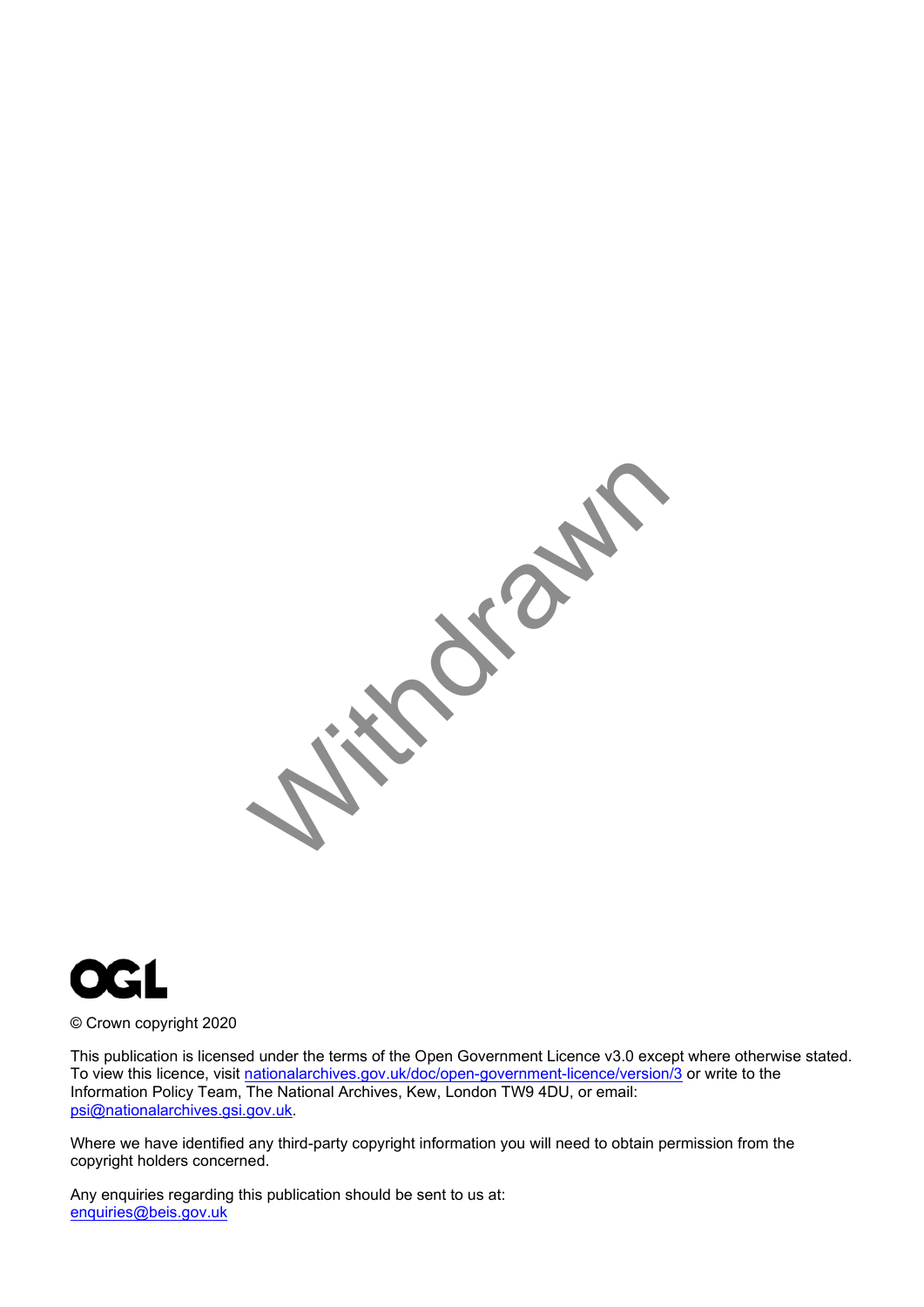# **Contents**

|                                                                                                                                                                                                                                                                                                          | 5  |
|----------------------------------------------------------------------------------------------------------------------------------------------------------------------------------------------------------------------------------------------------------------------------------------------------------|----|
|                                                                                                                                                                                                                                                                                                          |    |
|                                                                                                                                                                                                                                                                                                          | 6  |
|                                                                                                                                                                                                                                                                                                          |    |
|                                                                                                                                                                                                                                                                                                          |    |
|                                                                                                                                                                                                                                                                                                          |    |
| Pre- and post-event assurance 9                                                                                                                                                                                                                                                                          |    |
| Monitoring and reporting requirements<br>Lindate to COVID 40 busi<br>$\sim$ 10                                                                                                                                                                                                                           |    |
| Update to COVID-19 business grant subsidy allowance                                                                                                                                                                                                                                                      |    |
| Updated COVID-19 business grants subsidy allowances provided on the basis of the TCA<br>$\sim$ 12<br><u> 1989 - Johann Barbara, martin din shekara 1989 - A</u>                                                                                                                                          |    |
| Small Amounts of Financial Assistance Allowance ________________________________                                                                                                                                                                                                                         | 12 |
| COVID-19 Business Grant Allowance                                                                                                                                                                                                                                                                        |    |
| COVID-19 Business Grant Special Allowance [19] [19] Decision of the Special Allowance [19] Decision of the Special Allowance [19] Decision of the Special Allowance [19] Decision of the Special Allowance [19] Decision of th                                                                           | 13 |
|                                                                                                                                                                                                                                                                                                          |    |
| $\sqrt{2}$<br>General <b>All Advisors</b>                                                                                                                                                                                                                                                                | 14 |
|                                                                                                                                                                                                                                                                                                          | 16 |
| $\sum_{i=1}^{n}$ and $\sum_{i=1}^{n}$ and $\sum_{i=1}^{n}$ and $\sum_{i=1}^{n}$ and $\sum_{i=1}^{n}$ and $\sum_{i=1}^{n}$ and $\sum_{i=1}^{n}$ and $\sum_{i=1}^{n}$ and $\sum_{i=1}^{n}$ and $\sum_{i=1}^{n}$ and $\sum_{i=1}^{n}$ and $\sum_{i=1}^{n}$ and $\sum_{i=1}^{n}$ and<br>Background__________ | 16 |
|                                                                                                                                                                                                                                                                                                          | 16 |
|                                                                                                                                                                                                                                                                                                          | 16 |
|                                                                                                                                                                                                                                                                                                          | 17 |
|                                                                                                                                                                                                                                                                                                          | 19 |
|                                                                                                                                                                                                                                                                                                          |    |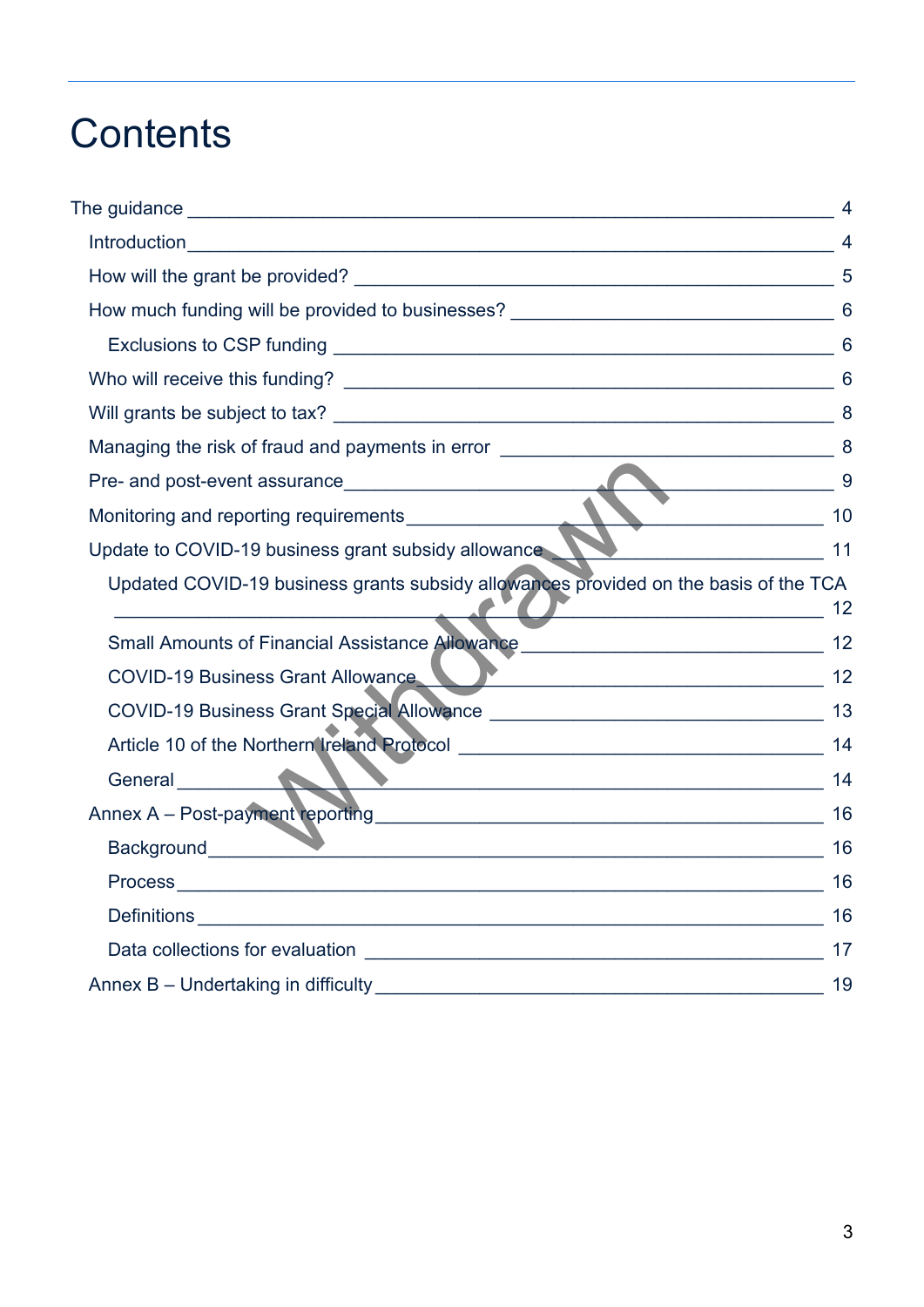# <span id="page-3-0"></span>The guidance

- 1. This guidance is intended to support Local Authorities in administering the Christmas Support Payment for wet-led pubs (CSP) to support businesses in their local economies and to provide additional support to grant funding under the Local Restrictions Support Grant.
- 2. This support was announced on 1 December 2020. This guidance applies to England only from 2 December 2020 to 29 December 2020. It is not retrospective.
- 3. This guidance is issued by the Secretary of State for Business, Energy and Industrial Strategy to Local Authorities in England.
- 4. Local Authority enquiries on this measure should be addressed to [businessgrantfunds@beis.gov.uk.](mailto:businessgrantfunds@beis.gov.uk.) Businesses seeking information should refer to the Government's business support website: https://www.businesssupport.gov.uk/

# <span id="page-3-1"></span>**Introduction**

- Transformer and the setting mention of the setting information of the Government's businesses seeking informed the Government's business support website:<br>W.businesssupport.gov.uk/<br>W.businesssupport.gov.uk/<br>M.papport over t 5. On 1 December 2020, the Government announced the introduction of additional support over the festive period for wet-led pubs in areas under Tier 2 or 3 restrictions. See announcement: [https://www.gov.uk/government/news/prime-minister-announces-1000](https://www.gov.uk/government/news/prime-minister-announces-1000-christmas-grant-for-wet-led-pubs) christmas-grant-for-wet-led-pubs
- 6. This support will take the form of a grant funding scheme in Financial Year 2020-2021. The scheme is called the Christmas Support Payment for wet-led pubs (CSP) and is administered by business rate billing authorities in England.
- 7. This document provides guidance to Local Authorities about the operation and delivery of the CSP grant scheme.
- 8. Funding will be made available to eligible Local Authorities upon entry to Tier 2 or Tier 3 restrictions following the scheduled Tier review dates of 2 December and 16 December.
- 9. Under the CSP scheme, Local Authorities will receive a one-off payment amounting to £1,000 per wet-led pub in each eligible Local Authority where Tier 2 or Tier 3 restrictions are imposed following the scheduled Tier review dates of 2 December and 16 December. Local Authorities should distribute this funding to eligible wet-led pubs.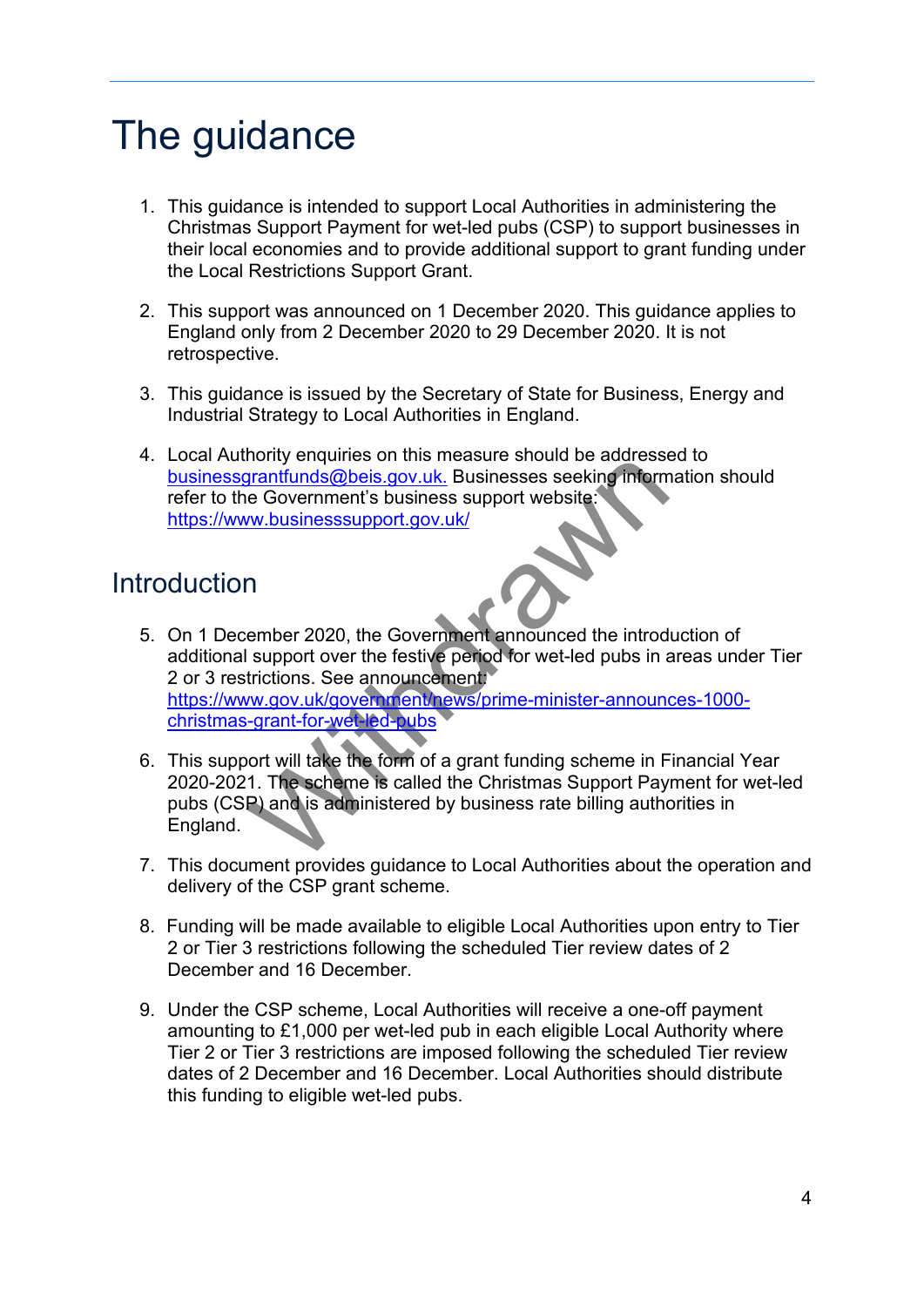## <span id="page-4-0"></span>How will the grant be provided?

- 10. Local restrictions are legally binding restrictions imposed where the Secretary of State for Health and Social Care requires the closure of businesses under regulations made using powers in Part 2A of the Public Health (Control of Disease) Act 1984 in response to the threat posed by coronavirus and commonly as part of a wider set of measures.
- 11. In line with the eligibility criteria set out in this guidance, Government will provide grant funding to Local Authorities under Tier 2 or Tier 3 restrictions to pay grants to eligible businesses. This funding will be a one-off lump sum payment when Local Authorities enter Tier 2 or Tier 3 following the scheduled Tier review dates of 2 December and 16 December, in line with the grant offer letter sent to Local Authorities (using a grant under section 31 of the Local Government Act 2003). Local Authorities will be responsible for delivering the funding.
- horities will receive 80% of the estimated grant fund<br>vernment estimate. When this threshold of funding hent will top up funding to Local Authorities if require<br>and a smooth funding delivery process. unnecessa<br>e avoided wh 12.Local Authorities will receive 80% of the estimated grant funding based on an initial Government estimate. When this threshold of funding has been spent, Government will top up funding to Local Authorities if required. To ensure efficiency and a smooth funding delivery process, unnecessary underspend should be avoided where possible.
- 13.Local Authorities, subject to local eligibility, will receive funding to meet the cost of payments to businesses within the business rates system based on the number of eligible hereditaments.
- 14.Local Authorities that will be responsible for making payments to businesses, and which will receive funding from Government, are business rate billing authorities in England.
- 15.Eligible wet-led pubs will be invited to apply to receive the grant through their Local Authority.
- 16.As part of their application process for the scheme, all pubs will be required to self-certify that they meet all eligibility criteria.
- 17.Local Authorities may request that pubs provide accounting evidence that they derive under 50% of their income from food sales to determine that the pub is wet-led. These accounts should be dated no later than 11 March 2020 (covering a period when trade was not affected by COVID-19).
- 18.Businesses established after 11 March 2020 and before 1 December will still be eligible for this grant and may be asked to supply accounting evidence that they derive under 50% of their income from food sales covering the period that they have been trading.
- 19.We are committed to meeting the New Burdens costs to Local Authorities for this scheme. A New Burdens Assessment will be completed, and funding then provided to authorities.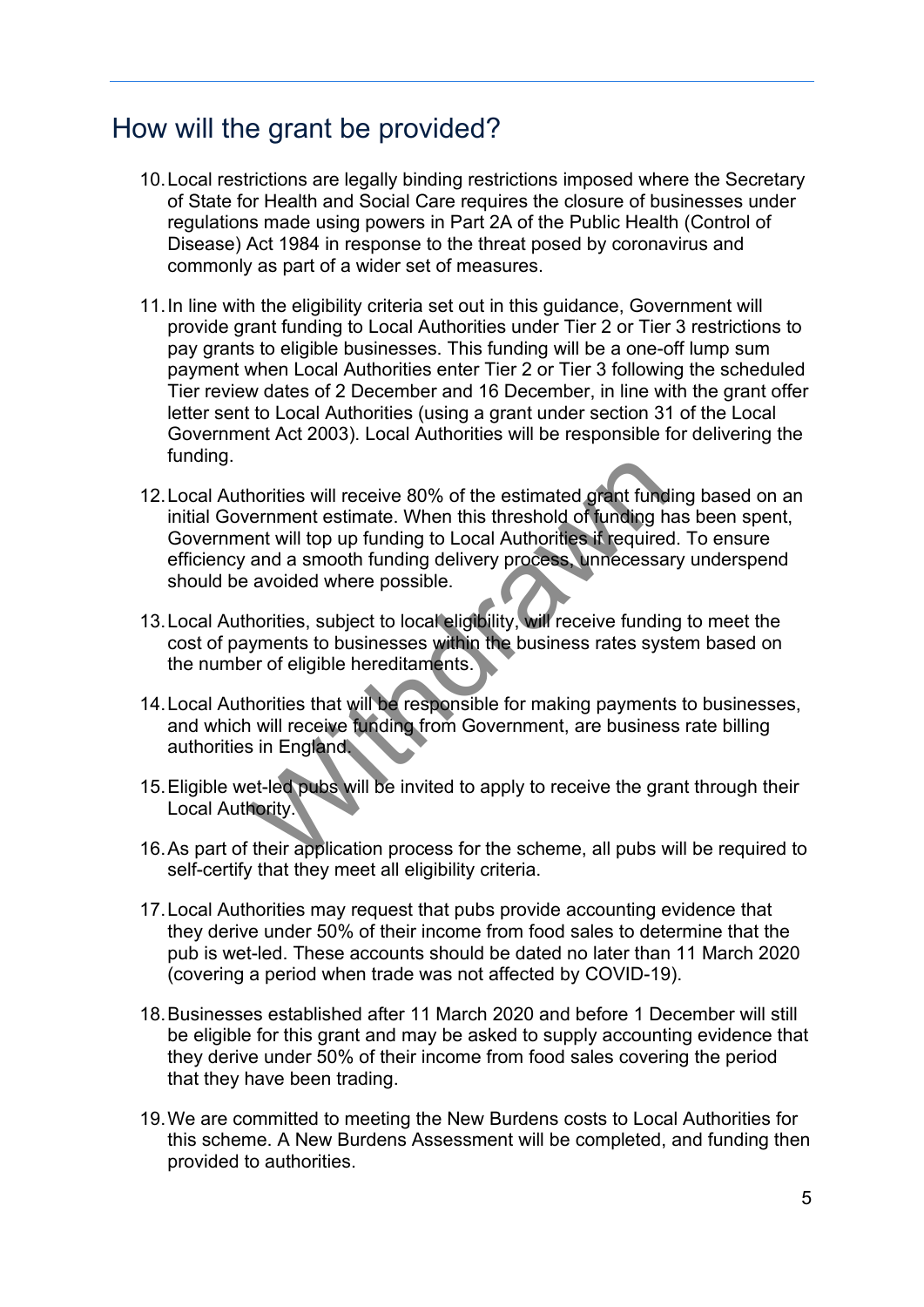- 20.This scheme will close on 29 December 2020. Final applications must be received by Local Authorities by 28 February 2021.
- 21.It is expected that Local Authorities will provide local businesses with grant funding as soon as possible and no later than 31 March 2021.

# <span id="page-5-0"></span>How much funding will be provided to businesses?

- 22.Local Authorities under Tier 2 or Tier 3 restrictions for all or part of the period between 2 and 29 December 2020 will pay a £1,000 flat-rate grant to wet-led pubs.
- relative to any of recover grants where the raintly amended retrospectively to the date that local r<br>cases where it was factually clear to the Local Author<br>take that the rating list was inaccurate on that date<br>is may withh 23.Any changes to the rating list (rateable value or to the hereditament) after 1 December should be ignored for the purposes of eligibility. Local Authorities are not required to adjust, pay or recover grants where the rating list is subsequently amended retrospectively to the date that local restrictions began. In cases where it was factually clear to the Local Authority on the local restriction date that the rating list was inaccurate on that date, Local Authorities may withhold the grant and/or award the grant based on their view of who would have been entitled to the grant had the list been accurate. This is entirely at the discretion of the Local Authority and only intended to prevent manifest errors.
- 24.Subject to subsidy allowance conditions, businesses will be entitled to receive a grant for each eligible hereditament within the restriction area. So, some businesses may receive more than one grant where they have more than one eligible hereditament.

#### <span id="page-5-1"></span>Exclusions to CSP funding

- 25.Pubs that derive over 50% of their income from food sales will not be eligible to receive funding through this grant scheme.
- 26.Businesses in areas moving from Tier 1 to Tier 2 or Tier 3 after 29 December will not be eligible to receive funding.
- 27.Businesses that have already received grant payments that equal the maximum permitted subsidy allowances will not be eligible to receive funding.
- 28. Businesses that are in administration, insolvent or where a striking-off notice has been made, are not eligible for funding under this scheme.

## <span id="page-5-2"></span>Who will receive this funding?

29.There is no definitive description of a traditional pub or public house in law that could be readily used by Local Authorities to determine eligibility. However, for the purposes of this grant, pubs should under normal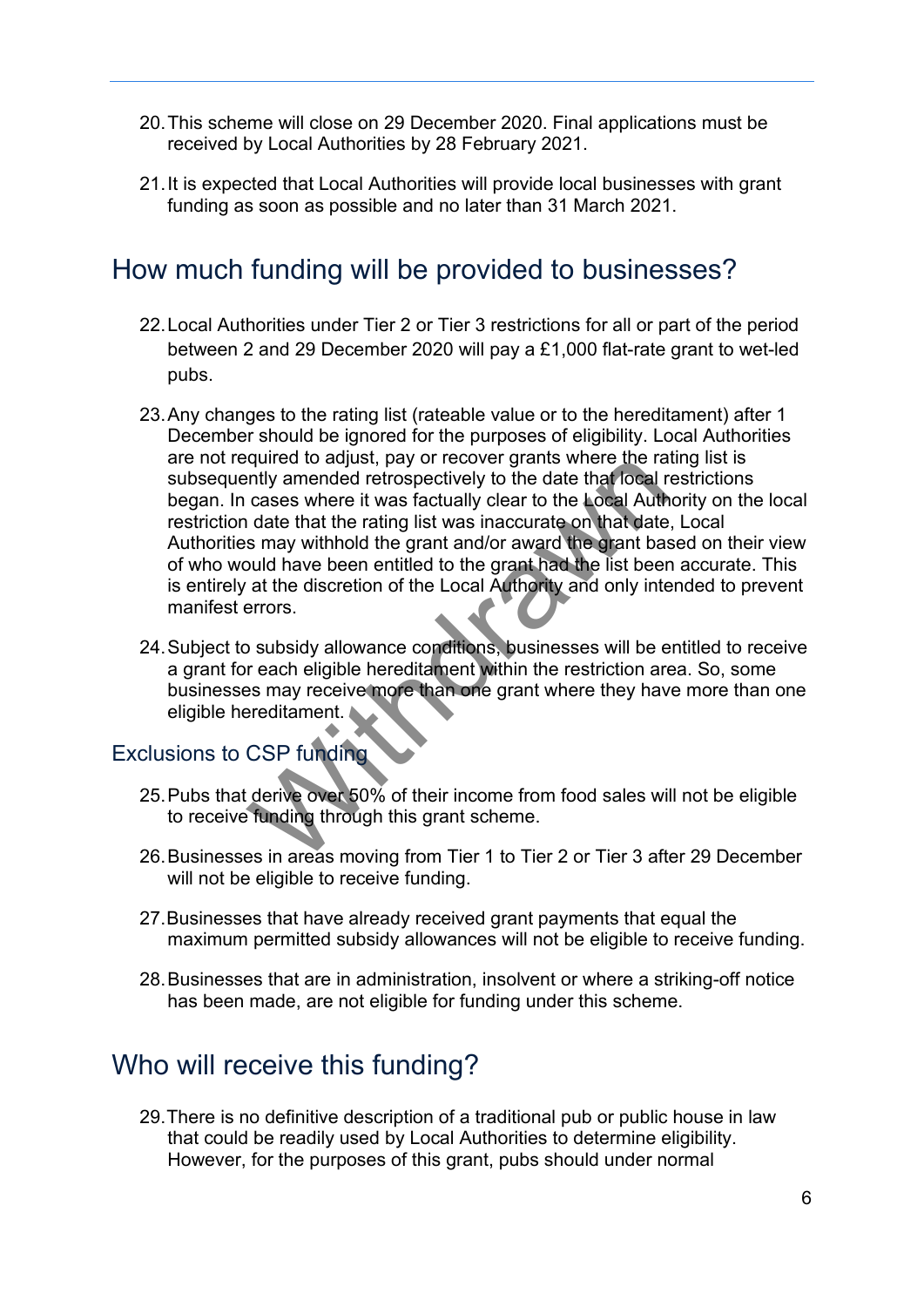circumstances (without local or national restrictions) be described as: open to the general public, allow free entry other than when occasional entertainment is provided, allow drinking without requiring food to be consumed and permit drinks to be purchased at a bar.

- 30.For these purposes, the definition of a pub should exclude: restaurants, cafes, nightclubs, hotels, snack bars, guesthouses, boarding houses, sporting venues, music venues, festival sites, theatres, museums, exhibition halls, cinemas, concert halls and casinos.
- 31.The proposed exclusions in the list at paragraph 30 are not intended to be exhaustive and it will be for Local Authorities to determine those cases where eligibility is unclear. Billing authorities will have a good understanding of the licensed premises in their areas and will be readily able to form a view on eligibility in the majority of cases.
- 32.For the purposes of this grant, a wet-led pub is defined as a pub that derives less than 50% of its income from sales of food.
- all posses of this grant, a wet-led pub is defined as a process of this grant, a wet-led pub is defined as a probable for the brass the ratepayer in respect of the hereditament on receive the grant. Where a Local Authority 33.Where a grant is issued, the business that according to the billing authority's records was the ratepayer in respect of the hereditament on 1 December is eligible to receive the grant. Where a Local Authority has reason to believe that the information that they hold about the ratepayer is inaccurate they may withhold or recover the grant and take reasonable steps to identify the correct ratepayer. Local Authorities should make clear to recipients that the grant is for the ratepayer and may be liable for recovery if the recipient was not the ratepayer on the eligible day.
- 34.Businesses that are also in receipt of other Local Restrictions Support Grants – for example LRSG (Closed) or Additional Restrictions Grant – can also receive this grant.
- 35.Businesses must have been trading on 30 November (the day before this scheme was announced) to be eligible to receive funding under this scheme.
- 36.For the purposes of this grant scheme, a business is considered to be trading if it is engaged in business activity. This should be interpreted as carrying on a trade or profession, or buying and selling goods or services in order to generate turnover. Fully constituted businesses in liquidation, dissolved, struck off or subject to a striking-off notice are not eligible under these conditions.

To help further, some trading indicators are included below that can help assess what can be defined as trading for the purposes of the grant schemes. Indicators that a business is trading are:

- The business has staff on furlough
- The business continues to trade online, via click and collect services etc.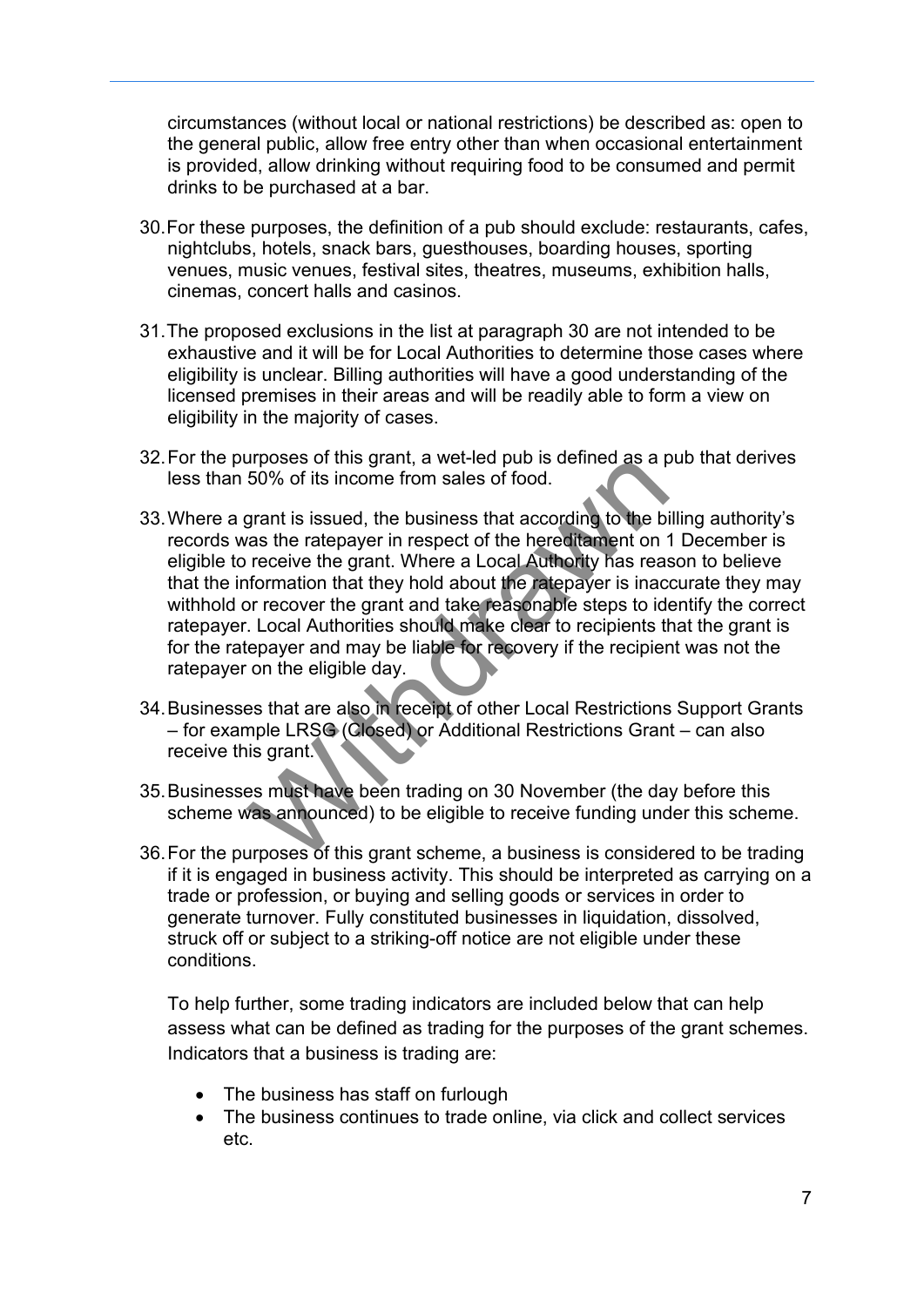- The business is not in liquidation, dissolved, struck off or subject to a striking-off notice or under notice
- The business is engaged in business activity; managing accounts, preparing for reopening, planning and implementing COVID-safe measures

This list of indicators is not exhaustive and Local Authorities must use their discretion to determine if a business is trading.

- 37.Where Local Authorities have previously rejected applications from businesses that were not open, but can be considered to have been trading, Local Authorities are asked to revisit these applications and pay these businesses retrospectively.
- 38.The Local Authority must call or write to the business, stating that by accepting the grant payment, the business confirms that they are eligible for the grant scheme. This includes where Local Authorities already have bank details for businesses and are in a position to send out funding immediately, or where the Local Authority is sending a cheque to a business.

# <span id="page-7-0"></span>Will grants be subject to tax?

- 39.Grant income received by a business is taxable. The CSP grant will need to be included as income in the tax return of the business.
- 40.Only businesses that make an overall profit once grant income is included will be subject to tax.

# <span id="page-7-1"></span>Managing the risk of fraud and payments in error

- scheme. This includes where Local Authorities area<br>
the Local Authority is sending a cheque to a busines<br>
the Local Authority is sending a cheque to a busines<br>
be subject to tax?<br>
ome received by a business is taxable. The 41.The Government will not accept deliberate manipulation and fraud – and any business caught falsifying their records to gain additional grant money will face prosecution and any funding issued will be recovered, as may any grants paid in error.
- 42.Local Authorities must continue to ensure the safe administration of grants and that appropriate measures are put in place to mitigate against the increased risks of both fraud and payment error. In this respect, grant administrators should consider supplementing existing controls with digital tools to support efficient, appropriate and accurate grants awards.
- 43. The Government Grants Management Function have waived the annual fee and made their digital due-diligence tool, Spotlight, available to Local Authorities to support the administration of COVID-19 emergency grants until 31 March 2021. Use of Spotlight to support pre-award due diligence is strongly recommended.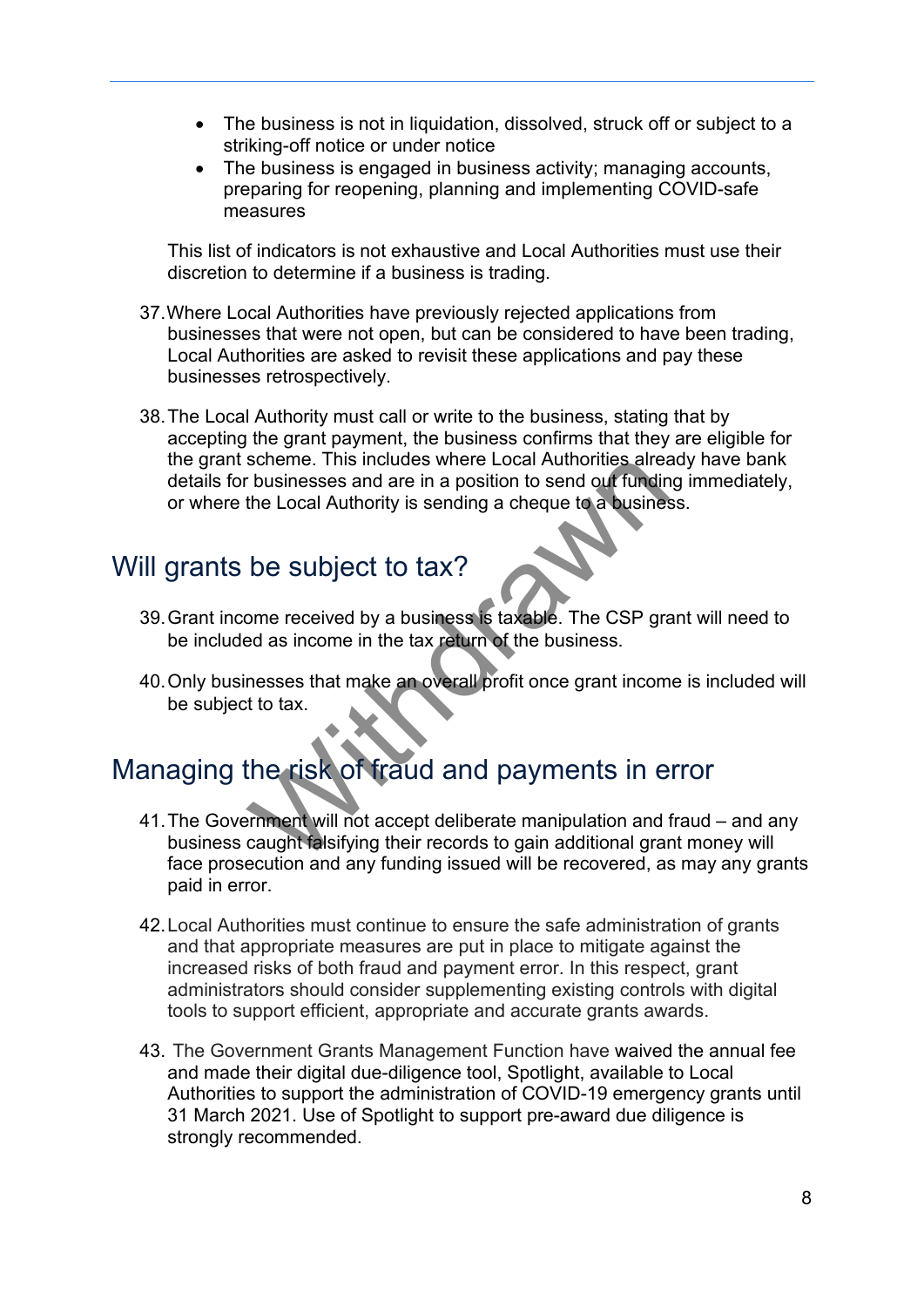- 44.Spotlight complements existing pre-award due-diligence checks and highlights areas of risk to inform grant-making decisions, through fundamental (basic) due diligence checks. In particular, Spotlight can quickly and easily flag where organisations have recently become inactive to support authorities review the ongoing viability of recipients prior to making awards.
- 45.Spotlight can also provide enhanced due diligence, through a paid-for service, and grant administrators are encouraged to consider the benefits of enhanced due diligence. Local Authorities should discuss their digital tool requirements with the Government Grants Management Function at: [spotlightlocalauthority@cabinetoffice.gov.uk](mailto:spotlightlocalauthority@cabinetoffice.gov.uk)

### <span id="page-8-0"></span>Pre- and post-event assurance

- 46.All Local Authorities are required to follow this guidance and conduct activity to provide assurance that the grants have been paid out in line with the eligibility and subsidy allowance conditions for these schemes.
- Numerous are considered by the sasurance that the grants have been paid out in linear<br>and subsidy allowance conditions for these schemes<br>ral principle applies that Local Authorities are respo<br>ble for the lawful use of fund 47.The general principle applies that Local Authorities are responsible and accountable for the lawful use of funds under Section 151 of the Local Government Act 1972. The Section 151 Officer within the Local Authority is required to exercise their duties in line with the Chartered Institute of Public Finance and Accountancy (CIPFA) guidance, ensuring their oversight of the proper administration of financial affairs within the Local Authority, including these grants.
- 48.Local Authorities must be satisfied that all subsidy allowance conditions have been fully complied with when making grant payments. Full details, including sample declaration forms, are contained in in this guidance.
- 49.To deliver this assurance requirement, Local Authorities should develop preand post-payment assurance plans for each grant scheme. There should be an eligibility check and a recipient check on all payments, whether pre- or post-payment. The plans should set out the actions and checks Local Authorities will undertake to ascertain regularity of payments. They should cover the pre-payment checks for grants still to be paid, but also the postpayment assurance checking regime that the Local Authority will introduce to identify irregular payments.
- 50.The volume and depth of checks that a Local Authority undertakes as detailed in these plans should be proportionate to the grant value versus the cost of the check, and informed by a Fraud Risk Assessment of the likelihood of error and/or fraud in the payments they have made.
- 51.Consequently, Fraud Risk Assessments should also be undertaken for the grant scheme and comprise part of the assurance plan. To support Local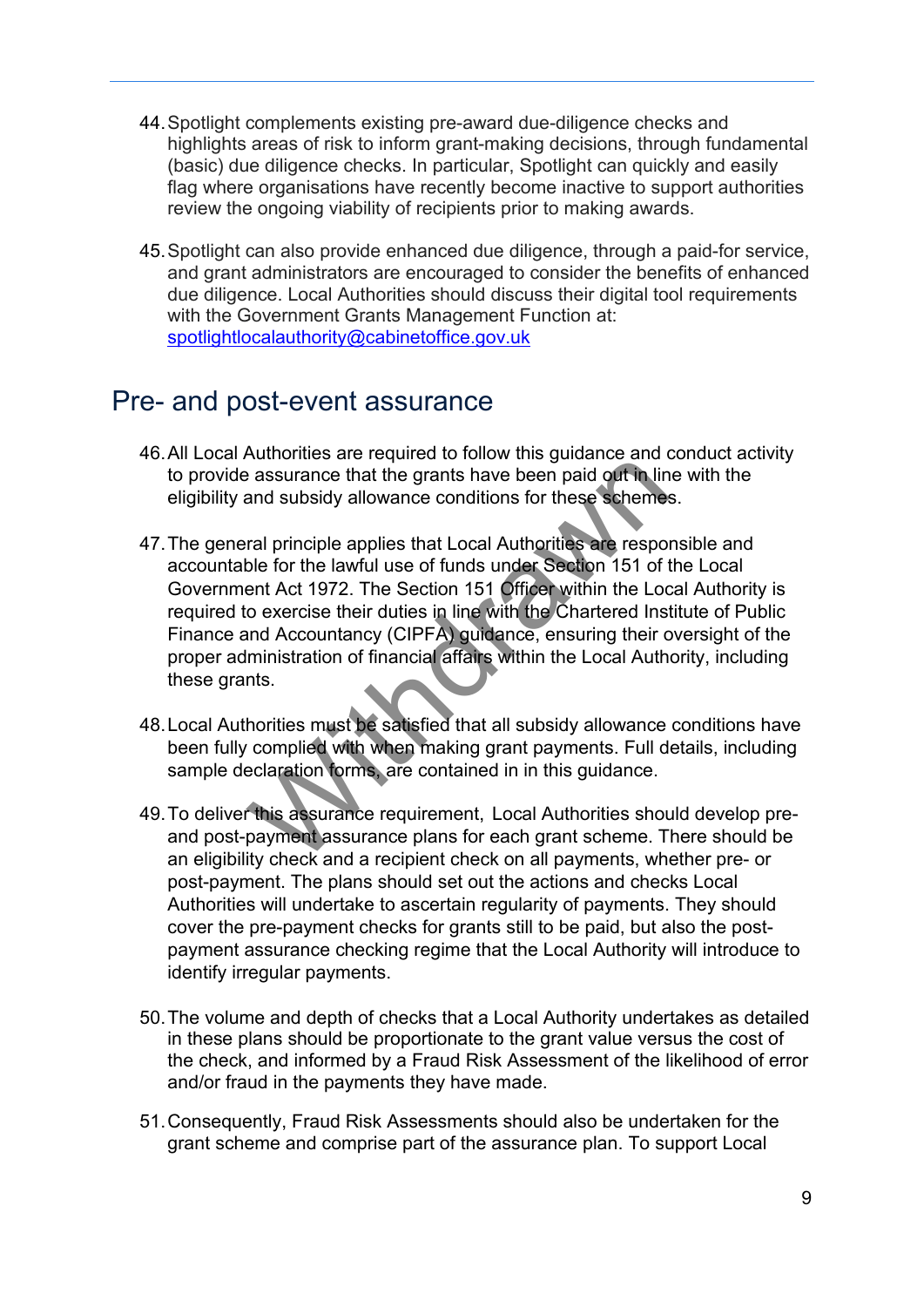Authorities in developing their risk assessments the Department will provide risk assessment templates tailored to the relevant funds.

- 52.The Government Grants Management Function and Counter Fraud Function will support Local Authorities to carry out post-event assurance work to identify high risk payments and to estimate and measure the likely incidence of fraud and error that has occurred in the scheme. This requires statistically significant sample testing of key residual risks to assess the level of fraud / error that has arisen from the residual aspect of identified fraud risks. Post-event assurance is therefore dependent upon a detailed fraud risk assessment being undertaken for the scheme. Guidance will be made available to Local Authorities to support the development of Post Event Assurance Action Plans.
- 53.Where checks discover that payments have been made in error or have been claimed as a result of fraud, any initial recovery action will need to be undertaken by the Local Authority.

# <span id="page-9-0"></span>Monitoring and reporting requirements

- 54.Local Authorities must retain necessary data and BEIS will undertake regular data collection exercises. The data will include:
	- number of applications received for the scheme,
	- number of payments being processed,
	- number of actual payments, and
	- value of payments made.
- Franchise Sales and Teporting Tequirements<br>and reporting requirements<br>horities must retain necessary data and BEIS will unction exercises. The data will include.<br>mber of applications received for the scheme,<br>mber of paymen 55.Local Authorities will be required to provide data in order to allow reporting by Parliamentary constituency. BEIS will work with Local Authorities to facilitate such reporting.
- 56.Annex A contains information on Post Payment Monitoring requirements.
- 57.Local Authorities will be asked to provide a monthly report to the Department comprising an update on their Fraud Risk Assessments and pre- and postpayment assurance activities as they are delivered over the lifetime of each of these grants separately. The Department will provide a reporting template in due course.
- 58.If Local Authorities detect fraud (successful rather than attempted), or if they suspect fraud (attempted as well as actual) that is organised, large scale systematic, or which crosses Local Authority boundaries, they must report it in real time. We recommend Local Authorities report it simultaneously to the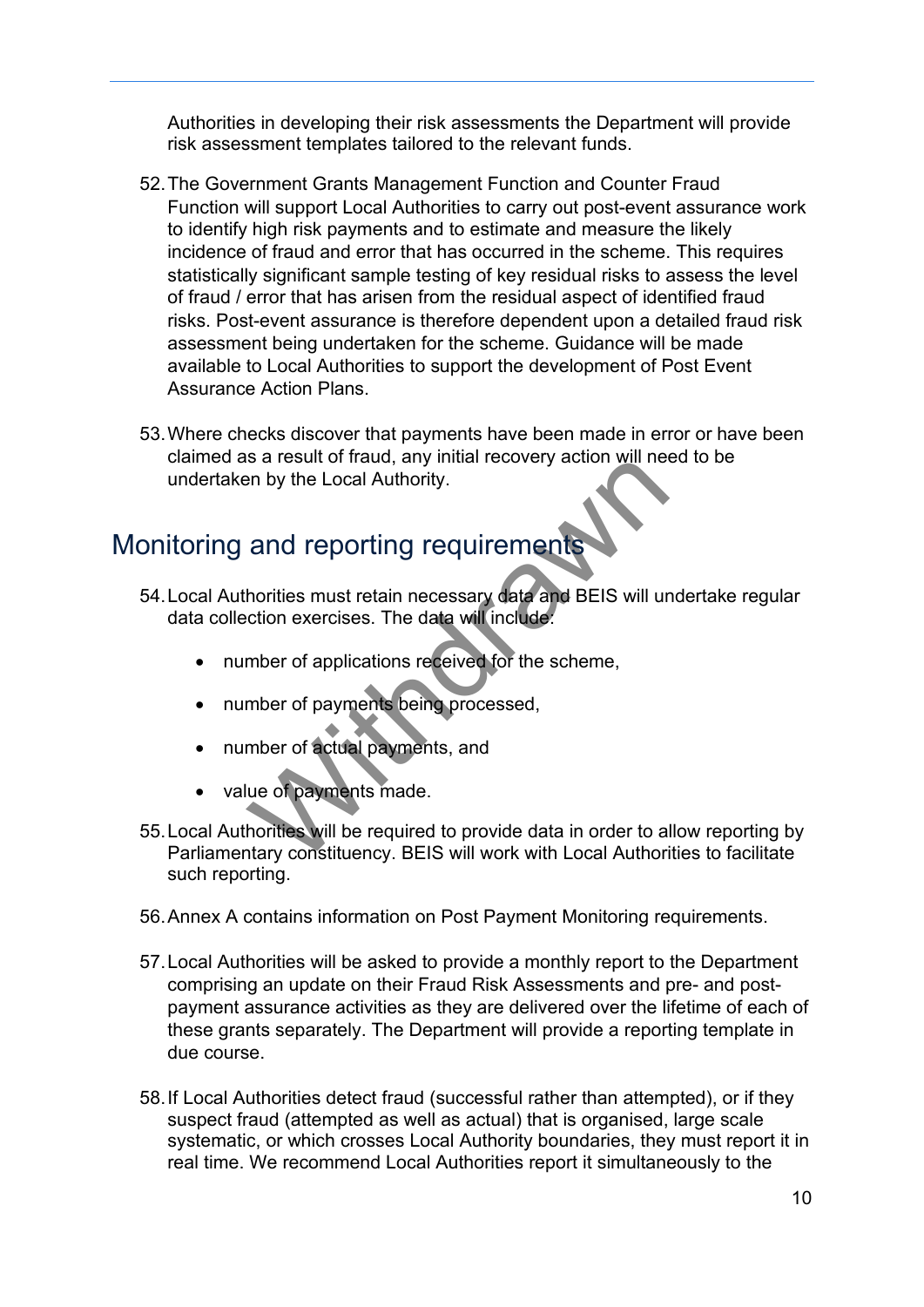dedicated inboxes at the National Anti Fraud Network [\(intel@nafn.gov.uk\)](mailto:intel@nafn.gov.uk) and the National Investigation Service [\(report@natis.pnn.police.uk\)](mailto:report@natis.pnn.police.uk). Local Authorities may be contacted for further information to assist with lines of enquiry being pursued.

- 59.The Government Counter Fraud Function has worked in partnership with Experian to introduce two new complementary products to assist public bodies in addressing residual fraud risks when dispersing funds for the COVID-19 financial support schemes by addressing their residual fraud risks. These tools will allow Local Authorities to:
	- a. verify the bank accounts of companies in receipt of these business grants; and
	- b. provide insight into whether the company was trading at the relevant date for these grants.
- 60.These tools are available via the National Fraud Initiative (NFI) and can be used for both pre- and post-payment checks. They apply to both registered companies (at Companies House) and unregistered companies such as sole traders. For further information and to access the tools, please email [helpdesk@nfi.gov.uk](mailto:helpdesk@nfi.gov.uk)
- 61.This monitoring and reporting is in addition to any relevant reporting requirements under subsidy control rules.

# <span id="page-10-0"></span>Update to COVID-19 business grant subsidy allowance

- bls are available via the National Fraud Initiative (NF<br>
both pre- and post-payment checks. They apply to b<br>
s (at Companies House) and unregistered companii<br>
or further information and to access the tools, pleas<br>
<u>@nfi.go</u> 62.The EU State aid rules no longer apply to subsidies granted in the UK following the end of the transition period, which ended on 31 December 2020. This does not impact the limited circumstances in which State aid rules still apply under the Withdrawal Agreement, specifically Article 10 of the Northern Ireland Protocol. The United Kingdom remains bound by its international commitments, including subsidy obligations set out in the Trade and Cooperation Agreement (TCA) with the EU. BEIS Guidance for public authorities explaining the subsidies chapter of the TCA, World Trade Organisation rules on subsidies, and other international commitments can be found here: [https://www.gov.uk/government/publications/complying-with-the](https://www.gov.uk/government/publications/complying-with-the-uks-international-obligations-on-subsidy-control-guidance-for-public-authorities)[uks-international-obligations-on-subsidy-control-guidance-for-public](https://www.gov.uk/government/publications/complying-with-the-uks-international-obligations-on-subsidy-control-guidance-for-public-authorities)[authorities](https://www.gov.uk/government/publications/complying-with-the-uks-international-obligations-on-subsidy-control-guidance-for-public-authorities)
- 63. On Thursday 4 March new subsidy allowances were established for the COVID-19 business grants schemes, on the basis of the principles set out in Article 3.4 of the TCA.
- 64.From Thursday 4 March Local Authorities must apply the updated scheme rules set out in this guidance document.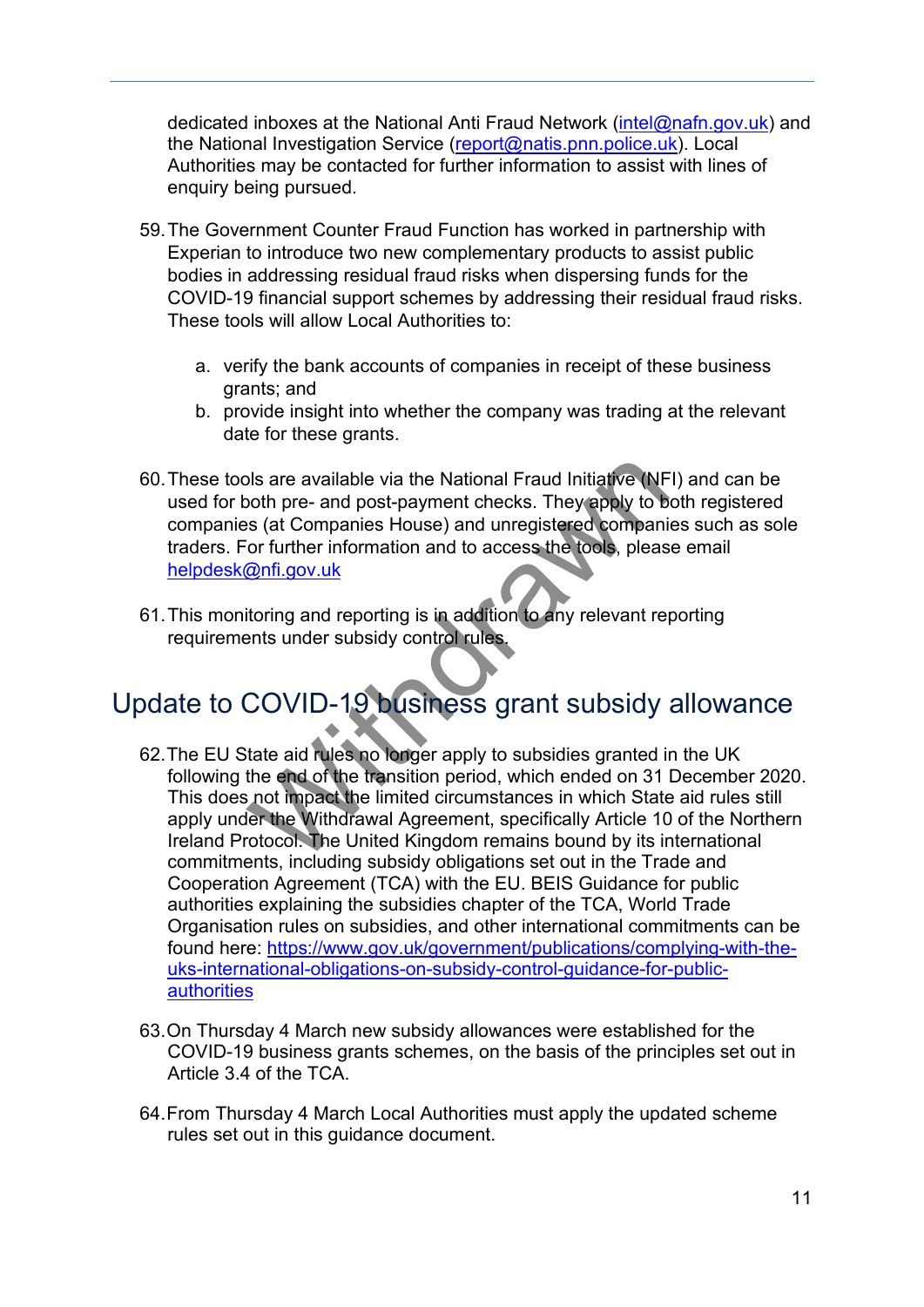- 65.The updated scheme rules set out in this guidance document do not apply retrospectively. Therefore, where a Local Authority has previously rejected an applicant's application before Thursday 4 March on the grounds that the applicant had reached previous scheme limits, the Local Authority must not revisit this decision. The applicant may however submit a new application if still within a current payment cycle.
- 66.If an applicant, that has previously reached the subsidy allowance limit, applies for past payment cycles, Local Authorities should not accept applications or make retrospective payments to those businesses where the payment cycle has passed. For example, Local Authorities should not accept applications for the LRSG (Closed) Addendum scheme, where the eligibility period was 5 November 2020 to 2 December 2020, as the payment cycle has passed for businesses that had reached the subsidy allowance limit during that period.

#### <span id="page-11-0"></span>Updated COVID-19 business grants subsidy allowances provided on the basis of the TCA

- 67.The following scheme rules are to be applied to COVID-19 business grants on the basis of the EU-UK Trade and Co-operation Agreement (TCA).
- ID-19 business grants subsidy allowances p<br>CA<br>wing scheme rules are to be applied to COVID-19 bu<br>of the EU-UK Trade and Co-operation Agreement (<br>v scheme rules should be applied to applicants at th<br>cator, which is defined 68.The below scheme rules should be applied to applicants at the level of economic actor, which is defined as an entity or a group of entities constituting a single economic entity regardless of its legal status, that is engaged in an economic activity by offering goods or services on a market.
- 69.There are three subsidy allowances for this scheme set out below: Small Amounts of Financial Assistance Allowance, the COVID-19 Business Grant Allowance and the COVID-19 Business Grant Special Allowance.

#### <span id="page-11-1"></span>Small Amounts of Financial Assistance Allowance

70.Grants may be paid in accordance with Article 3.2(4) of the TCA, which enables an applicant to receive up to a maximum level of subsidy without engaging Chapter 3 of the TCA. This allowance is 325,000 Special Drawing Rights, to a single economic actor over any period of three fiscal years, which is the equivalent of £335,000 as at 2 March 2021[1.](#page-11-3) An applicant may elect not to receive grants under the Small Amounts of Financial Assistance Allowance and instead receive grants only using the below allowances available under this scheme.

#### <span id="page-11-2"></span>COVID-19 Business Grant Allowance

71.Where the Small Amounts of Financial Assistance Allowance has been reached, grants may be paid in compliance with the Principles set out in Article 3.4 of the TCA and in compliance with Article 3.2(3) of the TCA under

<span id="page-11-3"></span><sup>&</sup>lt;sup>1</sup> The Special Drawing Right calculator here can be used to calculate the exchange rate on the day the subsidy is awarded: [https://coinmill.com/SDR\\_calculator.html](https://coinmill.com/SDR_calculator.html)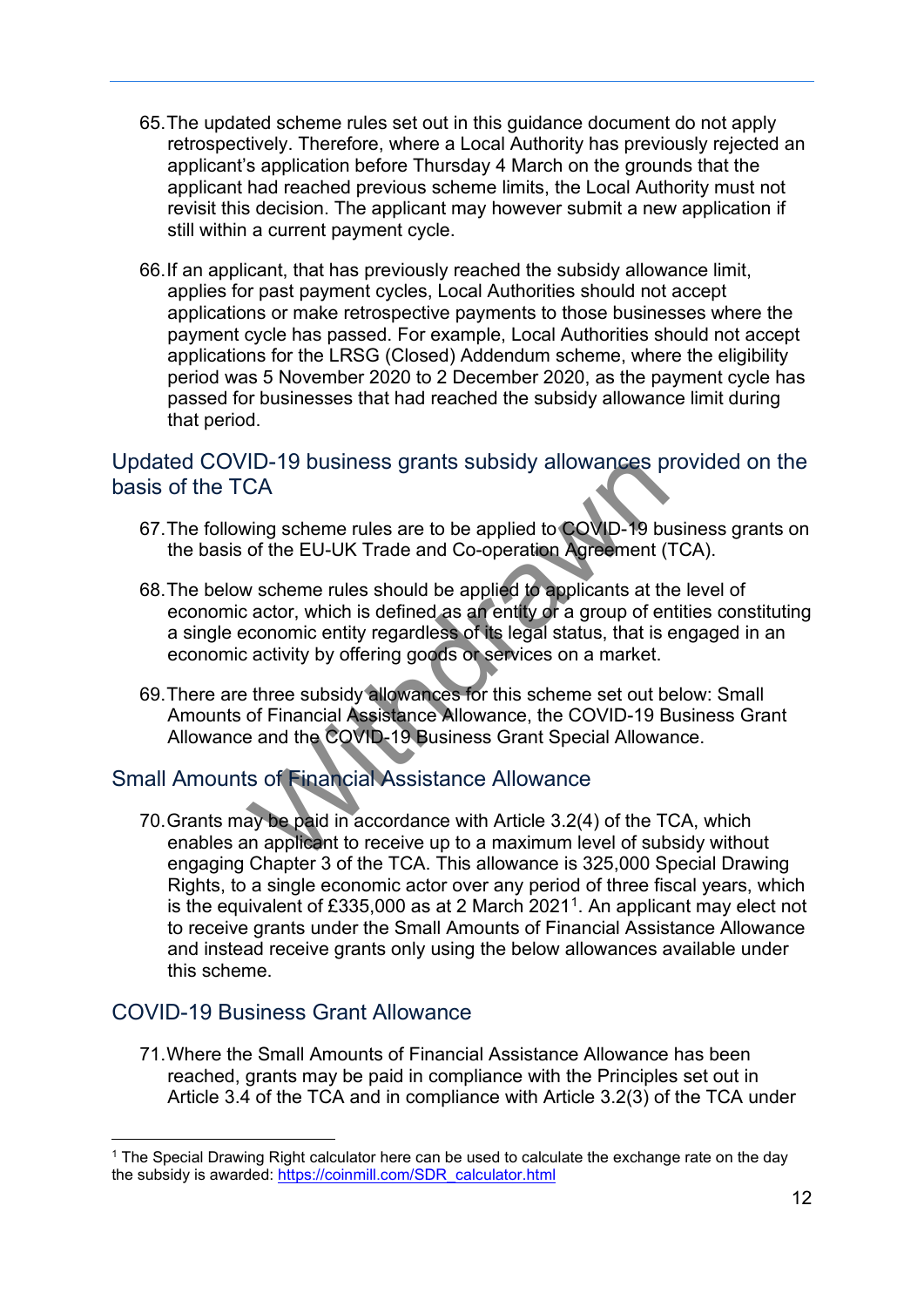the COVID-19 Business Grant Allowance (subsidies granted on a temporary basis to respond to a national or global economic emergency). For the purposes of these scheme rules, this allowance is £1,600,000 per single economic actor. This allowance includes any grants previously received under the COVID-19 business grant schemes and any State aid previously received under Section 3.1 of the European Commission's Temporary Framework across any other UK scheme. This may be combined with the Small Amounts of Financial Assistance Allowance to equal £1,935,000 (subject to the exact amount applicable under the Small Amounts of Financial Assistance Allowance using the Special Drawing Right calculator).

#### <span id="page-12-0"></span>COVID-19 Business Grant Special Allowance

72. Where an applicant has reached its limit under the Small Amounts of Financial Assistance Allowance and COVID-19 Business Grant Allowance, it may be able to access a further allowance of funding under these scheme rules of up to £9,000,000 per single economic actor, provided the following conditions are met:

a. The Special Allowance covers only the applicant's uncovered fixed costs incurred during the period between 1 March 2020 and 31 March 2022, including such costs incurred in any part of that period ('eligible period');

,000 per single economic actor, provided the followine expecial Allowance covers only the applicant's uncorred during the period between 1 March 2020 and 3 such costs incurred in any part of that period ('eligible plicants b. Applicants must demonstrate a decline in turnover during the eligible period of at least 30% compared to the same period in 2019. The calculation of losses will be based on audited accounts or official statutory accounts filed at Companies House, or approved accounts submitted to HMRC which includes information on the applicant's profit and loss;

c. 'Uncovered fixed costs' means fixed costs not otherwise covered by profit, insurance or other subsidies;

d. The grant payment must not exceed 70% of the applicant's uncovered fixed costs, except for micro and small enterprises (for the purposes of this scheme defined as less than 50 employees and less than £9,000,000 of annual turnover and/or annual balance sheet), where the grant payment must not exceed 90% of the uncovered fixed costs;

e. Grant payments under this allowance must not exceed £9,000,000 per single economic actor. This allowance includes any grants previously received in accordance with Section 3.12 of the European Commission's Temporary Framework; all figures used must be gross, that is, before any deduction of tax or other charge;

g. Grants provided under this allowance shall not be cumulated with other subsidies for the same costs.

73.An applicant must be able to provide the necessary documentation to demonstrate it is eligible for funding under this COVID-19 Business Grant Special Allowance. Local Authorities must first verify that an applicant can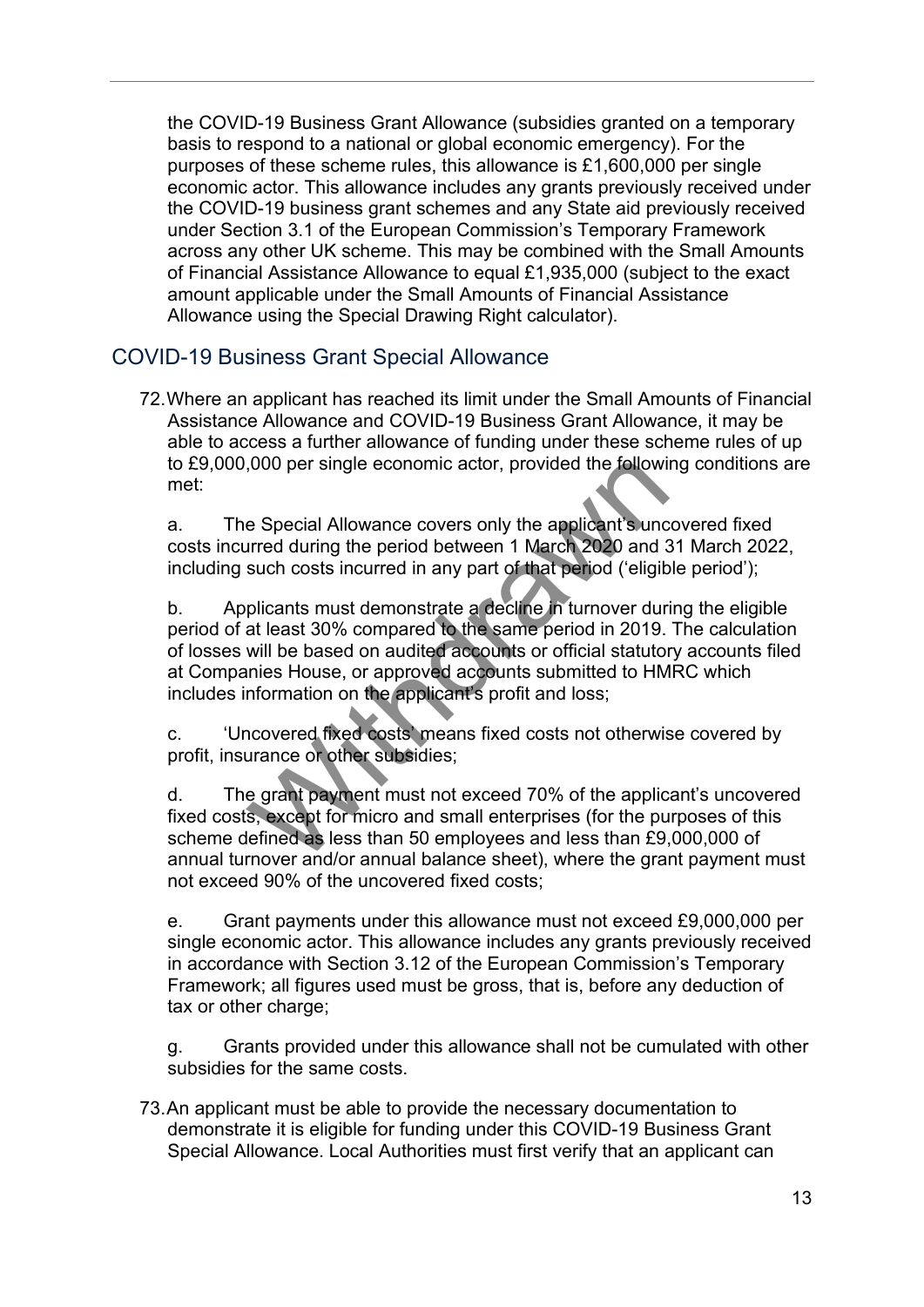meet all the criteria set out under this allowance before providing further funding under this allowance.

- 74.Grants provided in excess of the Small Amounts of Financial Assistance Allowance may not be granted to applicants that were defined as an 'undertaking in difficulty' (as defined in Annex B below) on 31 December 2019. In derogation to the above, grants can be granted to micro or small enterprises (as defined above) that were already in difficulty on 31 December 2019 provided that they are not subject to collective insolvency proceedings.
- 75.Local Authorities must ensure the remaining applicable provisions of the subsidies chapter of the TCA are complied with. In particular, the Transparency obligations under Article 3.7. The transparency database can be found at [https://manageuksubsidies.beis.gov.uk/.](https://manageuksubsidies.beis.gov.uk/) All schemes and individual awards over £500,000 must be uploaded within six months of being granted. Any ad hoc awards of at least 325,000 Special Drawing Rights over three years to an individual beneficiary must also be uploaded within six months of being granted. For access to and any further questions on the database, please contact the BEIS subsidy control team at subsidycontrol@beis.gov.uk.
- 76.Local Authorities still need to comply with reporting requirements to the European Commission in respect of grants previously granted under the European Commission's Temporary Framework before the Transition Period ended on 31 December 2020.

#### <span id="page-13-0"></span>Article 10 of the Northern Ireland Protocol

- rs to an individual beneficiary must also be uploaded<br>f being granted. For access to and any further quest<br>please contact the BEIS subsidy control team at<br>phrtrol@beis.gov.uk.<br>horities still need to comply with reporting r 77.Grants in scope of Article 10 of the Northern Ireland Protocol remain subject to EU State aid rules<sup>2</sup>, following the end of the Transition Period which ended on 31 December 2020. Article 10 provides that EU State aid rules will continue to apply to the UK in respect of measures which affect trade in goods and electricity between Northern Ireland and the European Union.
- 78.In assessing whether Article 10 may apply, Local Authorities are directed to Section 7 of the technical BEIS Guidance which covers the practical application of Article 10. Local Authorities applying Article 10 must follow Section 7 of the technical BEIS Guidance.

#### <span id="page-13-1"></span>**General**

- 79.BEIS may vary the terms of these schemes or suspend or close the schemes with immediate effect, without notice and at any time.
- 80.For the avoidance of doubt, grants under the Small Amounts of Financial Assistance Allowance, the COVID-19 Business Grant Allowance and the COVID-19 Business Grant Special Allowance may be combined for a

<span id="page-13-2"></span><sup>&</sup>lt;sup>2</sup> This means grants in scope of Article 10 of the Northern Ireland Protocol must comply with the provisions set out in the 4<sup>th</sup> amendment of the State aid Temporary Framework dated 13 October 2020.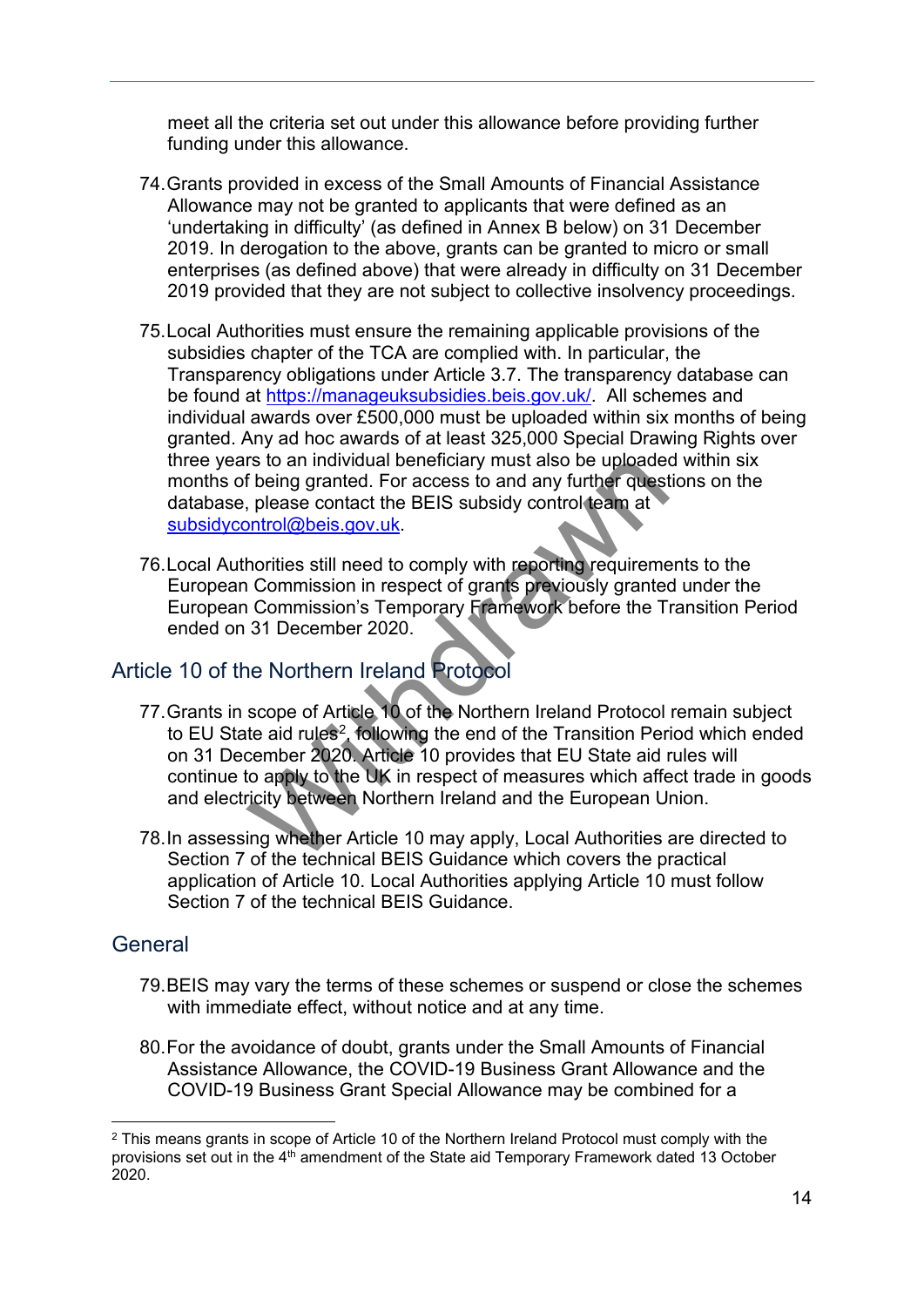potential total allowance of £10,935,000 (subject to the exact amount applicable under the Small Amounts of Financial Assistance Allowance using the Special Drawing Right calculator).

With the Content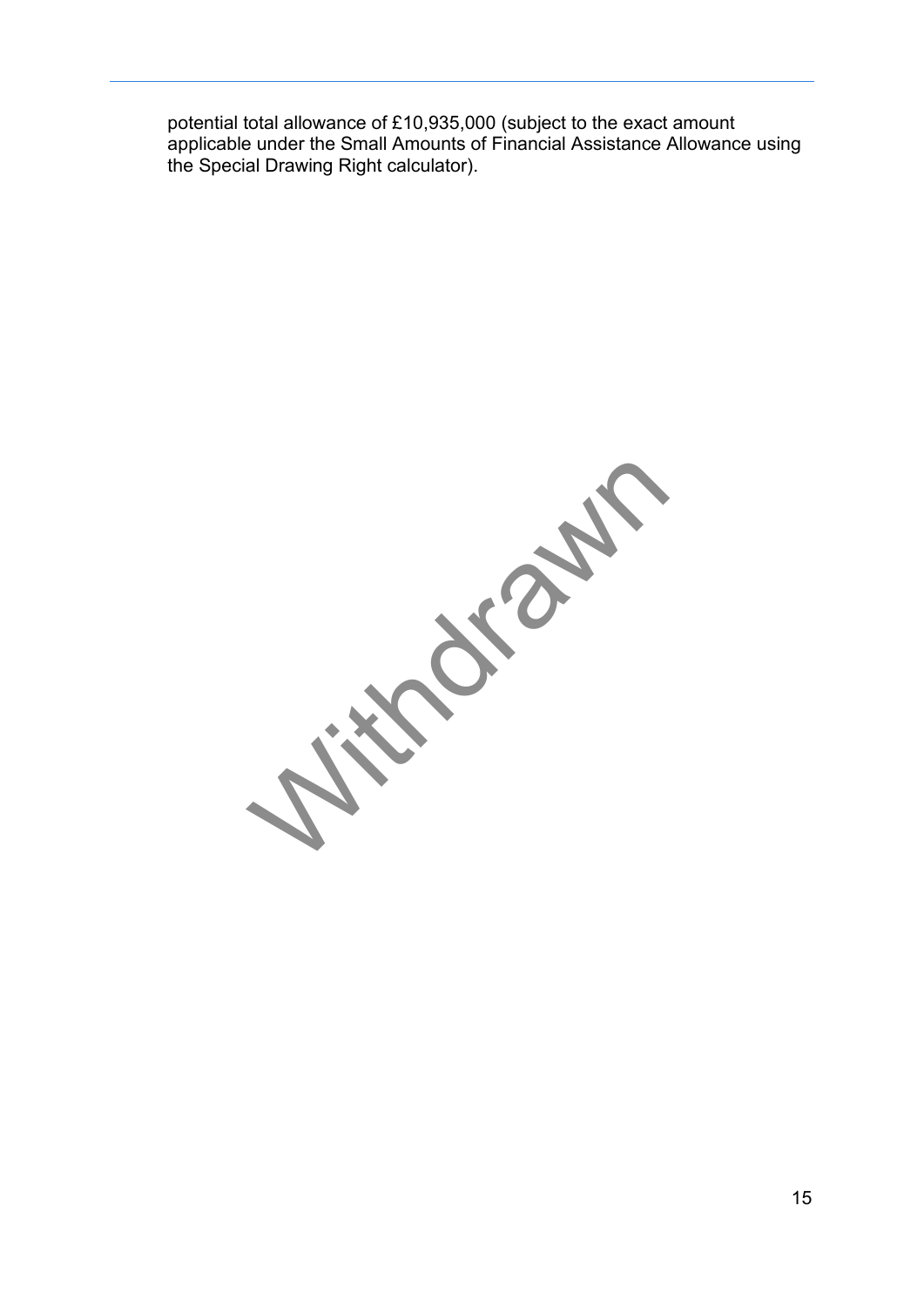# <span id="page-15-0"></span>Annex A – Post-payment reporting

#### <span id="page-15-1"></span>**Background**

- 1. Local Authorities will be required to report to the department on the grant fund.
- 2. Weekly reports will cover:
	- Numbers of businesses eligible for the scheme
	- Number of actual payments per restriction period
	- Total amount of actual payments
	- Issues encountered in implementing the scheme to allow BEIS to support development of solutions with Local Authorities
- 3. These returns should be completed using the DELTA Reporting system.
- 4. In addition to weekly performance monitoring reports, we may ask Local Authorities to provide data in order to allow reporting by Parliamentary constituency.

#### <span id="page-15-2"></span>Process

- 5. Local Authorities will report on progress in making payments to eligible rate paying businesses, for each period of restrictions.
- In to weekly performance monitoring reports, we may<br>is to provide data in order to allow reporting by Parlia<br>ncy.<br>Anoticies will report on progress in making payments<br>isinesses, for each period of restrictions.<br>Doct will o 6. Each report will only cover grants provided by Local Authorities to eligible business during the period as per paragraph 2. The Cities and Local Growth Unit will consolidate the reports to create an accumulative total and monitor progress against the initial allocation of funding per Local Authority.

#### <span id="page-15-3"></span>**Definitions**

| Total number of applications received | Number of applications received in the<br>restriction period                                                             |
|---------------------------------------|--------------------------------------------------------------------------------------------------------------------------|
| Total number of grants provided       | Number of grants paid (in that restriction<br>period) to the eligible businesses<br>identified by the Local Authorities. |
| Total value of payment made           | Value of grants paid (in that restriction<br>period) to the eligible businesses<br>identified by the Local Authorities.  |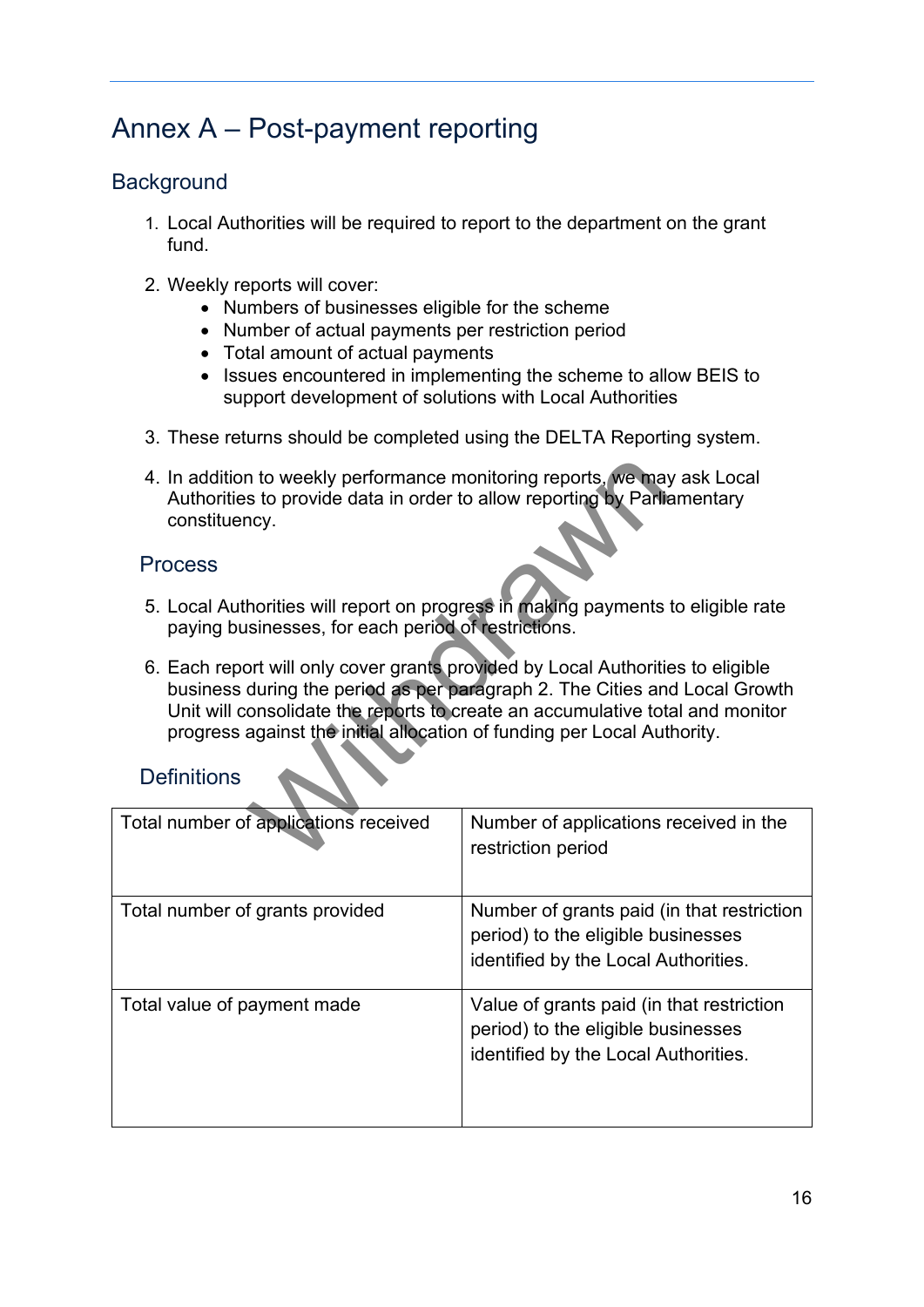| implementing the scheme. | Comments | Highlight in this box issues that Local<br>Authorities are encountering while |
|--------------------------|----------|-------------------------------------------------------------------------------|
|--------------------------|----------|-------------------------------------------------------------------------------|

#### <span id="page-16-0"></span>Data collections for evaluation

- 7. Local Authorities are also required to collect information from businesses receiving these grant payments, and will be expected to account for how the funding has been spent. Grant recipients should also be advised that they may be contacted for research purposes, and that their data will be shared with BEIS for research and evaluation purposes.
- 8. It is vitally important that we have this information centrally to allow us to understand and evaluate how the provision is working. We do this for a number of different reasons, including;
	- a. Accountability to provide a clear and transparent basis for why this policy has been implemented, and its progress over time
	- b. Efficiency ensuring that we are maximising the value delivered from this public spending and ensuring opportunities for analysis and learning for the future
	- c. Effectiveness ensuring that policy makes a positive impact and understanding the context of when that happens
- v important that we have this information centrally to<br>d and evaluate how the provision is working. We do<br>f different reasons, including;<br>countability to provide a clear and transparent bas<br>licy has been implemented, and 9. We are continuing to develop the mechanism by which Local Authorities can frequently generate and share this information with BEIS, including working with system providers, which is the most cost-effective way of collecting a wide data set. Local Authorities will need to ensure they have appropriate data protection arrangements in line with the General Data Protection Regulation (GDPR) and the Data Protection Act 2018. We will fully support Local Authorities through this data collection. Please do contact [lagrants.data@beis.gov.uk](mailto:lagrants.data@beis.gov.uk) if you have any queries.
- 10. The list below sets out the minimum information we require Local Authorities to collect for Local Restrictions Support Grants, Additional Restrictions Grant, Christmas Support Payment for wet-led pubs, and the Closed Businesses Lockdown Payment:
	- a. Business Rate Payer name
	- b. Hereditament address
	- c. Ratepayer email address
	- d. Size of business the grant relates to
	- e. Sector
	- f. Unique identifier (preferably Company Reference Number)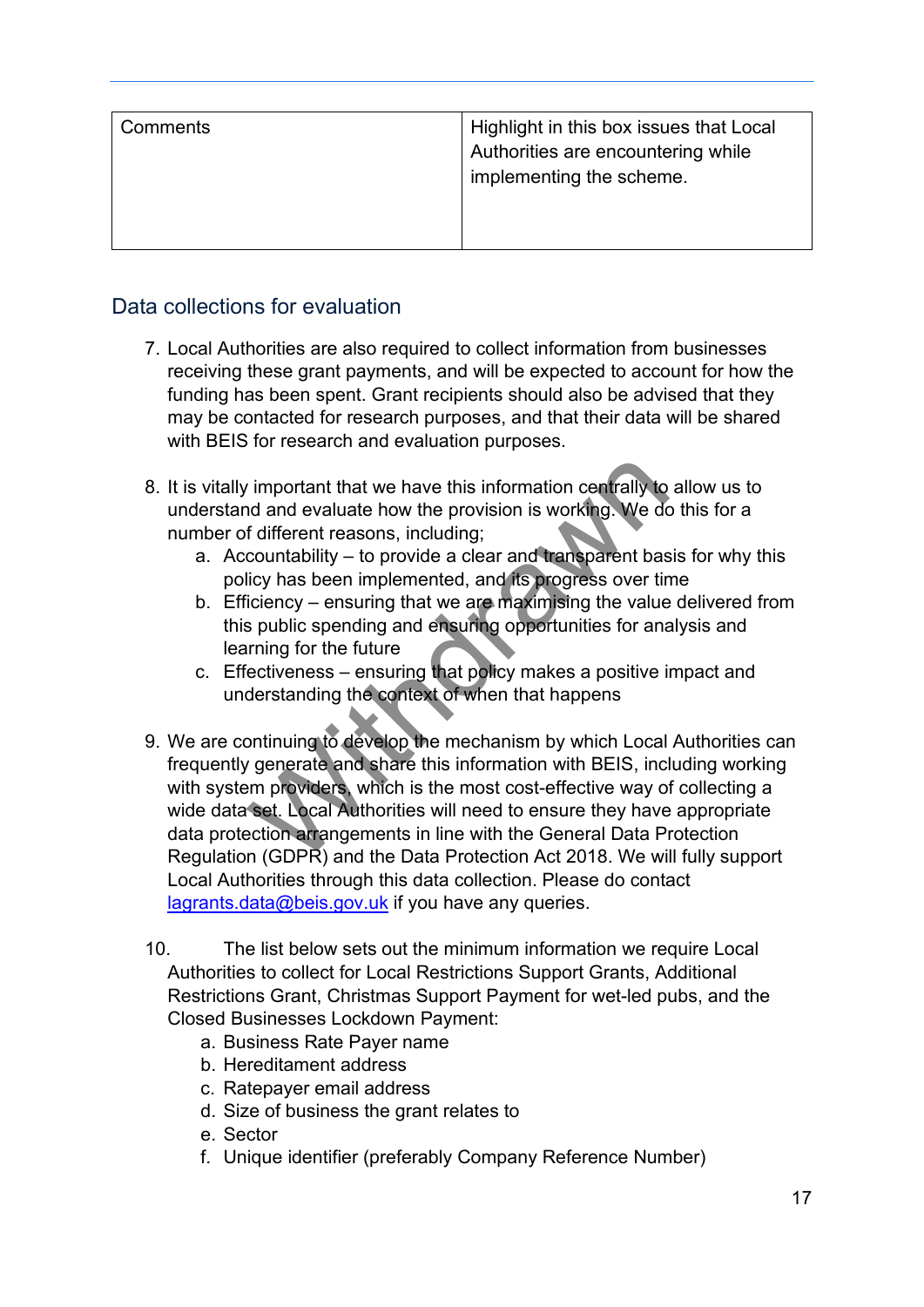- g. Grant awarded
- h. Amount of grant paid
- i. Date grant paid
- j. Grant name
- 11. This provides important information that will support evaluation and further our understanding of the impact of the grants. Further details including the definitions of the terms above and an example spreadsheet will be circulated with each monthly data collection.